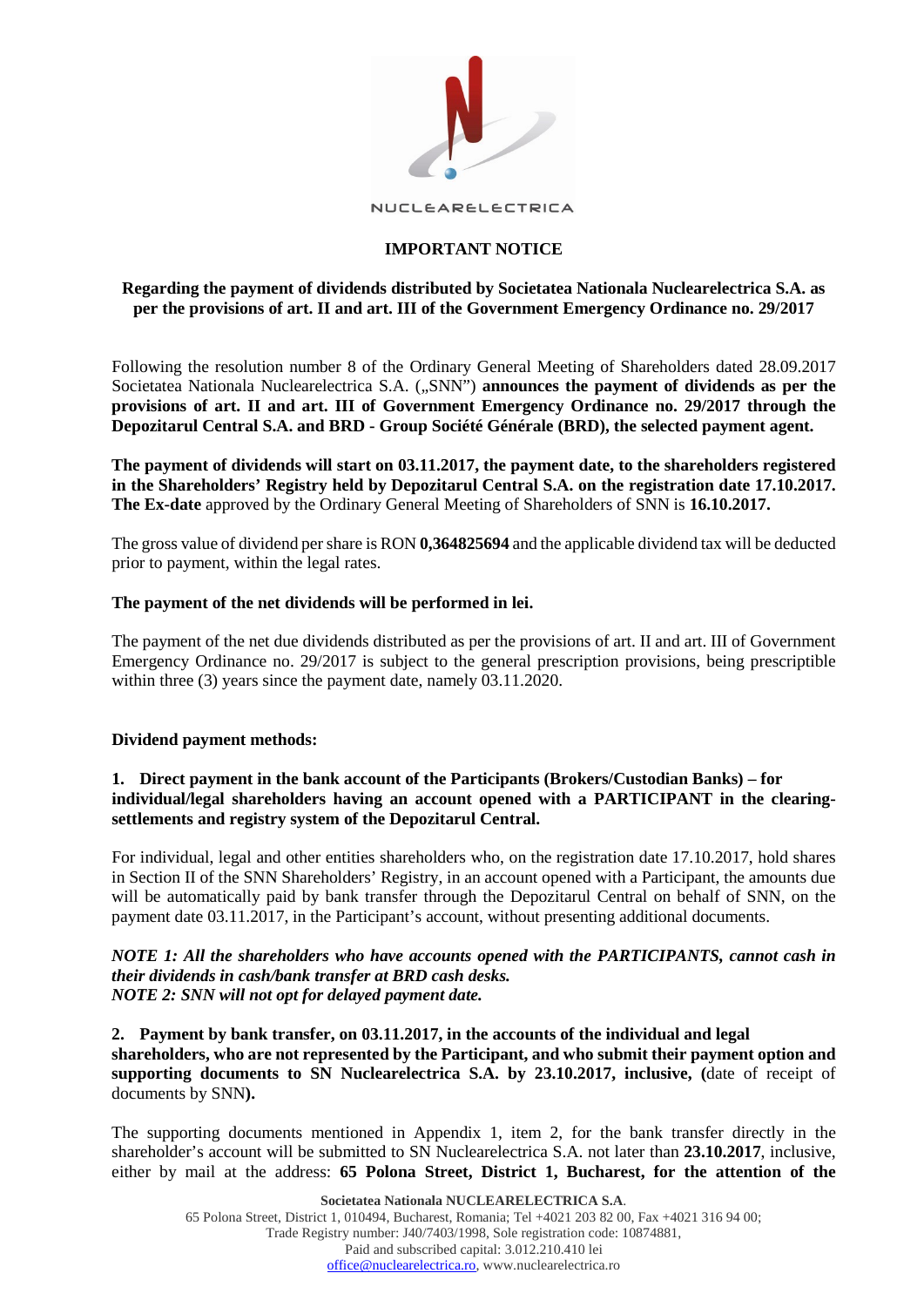## **Communication and Investors Relations Department, either deposited at the company's registration desk.**

As per the capital market applicable legislation, starting with 2015, Depozitarul Central provides **all shareholders who are not represented by Participants** with the possibility to receive any due amount through direct bank transfer into a bank account, irrespective of the issuer distributing the amounts of money. This option implies the registration of the IBAN code with the Depozitarul Central, which can be used to cash in more or all the holdings and which remains valid for future distributions, unless the shareholders notify otherwise. The registration of the IBAN code by Depozitarul Central will be taxed by Depozitarul Central in compliance with the fee list for the owners of securities and will be borne by each shareholder. For more details regarding this payment option, SNN shareholders are invited to contact the Depozitarul Central at the phone numbers +40 21.408.58.74, or e-mail dividende@depozitarulcentral.ro .

# **3. Payment through payment agent - BRD Groupe Société Générale**

## **a) In cash at the BRD cash desks in Romania for individual shareholders who don't have a bank account opened with a Participant and who don't have the IBAN code registered with the Depozitarul Central**

For the shareholders who do not fall under items 1 and 2 above, dividend payment shall be made in cash at the cash desk of any BRD unit in Romania.

## **b) Through bank transfer for individual and legal/other entities who don't have a bank account opened with a Participant and who don't have the IBAN code registered with the Depozitarul Central**

Under this item fall all the shareholders, exception from items 1 and 2 above, who are not represented by a Participant and who have not submitted their payment option by bank transfer to SN Nuclearelectrica S.A. until **23.10.2017**, inclusive.

The individual and legal/other entities shareholders who are in the situation described at item 3, letter b) and who opt for payment by bank transfer may request the payment agent BRD to make the payment by bank transfer by presenting at the cash desk the application for payment by bank transfer accompanied by the supporting documents mentioned in Appendix 1 at item 2.

# **Applications for payment by bank transfer forms will be processed based on the following forms:**

- For individual shareholders: "Application for payment by bank transfer of the net dividends distributed by SN Nuclearelectrica S.A. – Individual shareholders"
- For legal/other entities shareholders: "Application for payment by bank transfer of the net dividends distributed by SN Nuclearelectrica S.A. – Legal/other entities shareholders"

which are available on the websit[e www.nuclearelectrica.ro,](http://www.nuclearelectrica.ro/) *Investors Relations/Additional dividends 2017* section or on the website of BR[D www.brd.ro](http://www.brd.ro/) or which can be requested at any BRD cash desk in Romania.

The payment application form for net dividends through bank transfer, in original, together with the supporting documents mentioned here within, shall be submitted as follows:

- a) At BRD cash desks, starting with the payment date 03.11.2017;
- b) Sent by mail, by certified letter, to "Directia Titluri BRD METAV- Corp A2, 67-77 Biharia street, District 1, Bucharest, Romania". In this case, the supporting documents requested in Appendix 1, in simple photocopy shall be submitted in **legalized copy,** with the exception of the confirmation of the company's details issued by the Trade Registry Office (original or photocopy).

The list of BRD units is available on the website [https://www.brd.ro/agentii-si-atm-uri/.](https://www.brd.ro/instrumente-utile/agentii-si-atm-uri/)

*As per the provisions of the Fiscal Code in force, the applicable standard dividend tax is of 5% from the gross amount of dividends, with the exceptions regarding the dividend tax exemptions provided distinctively. At the same time, the non-resident shareholders* may benefit of a more favorable dividend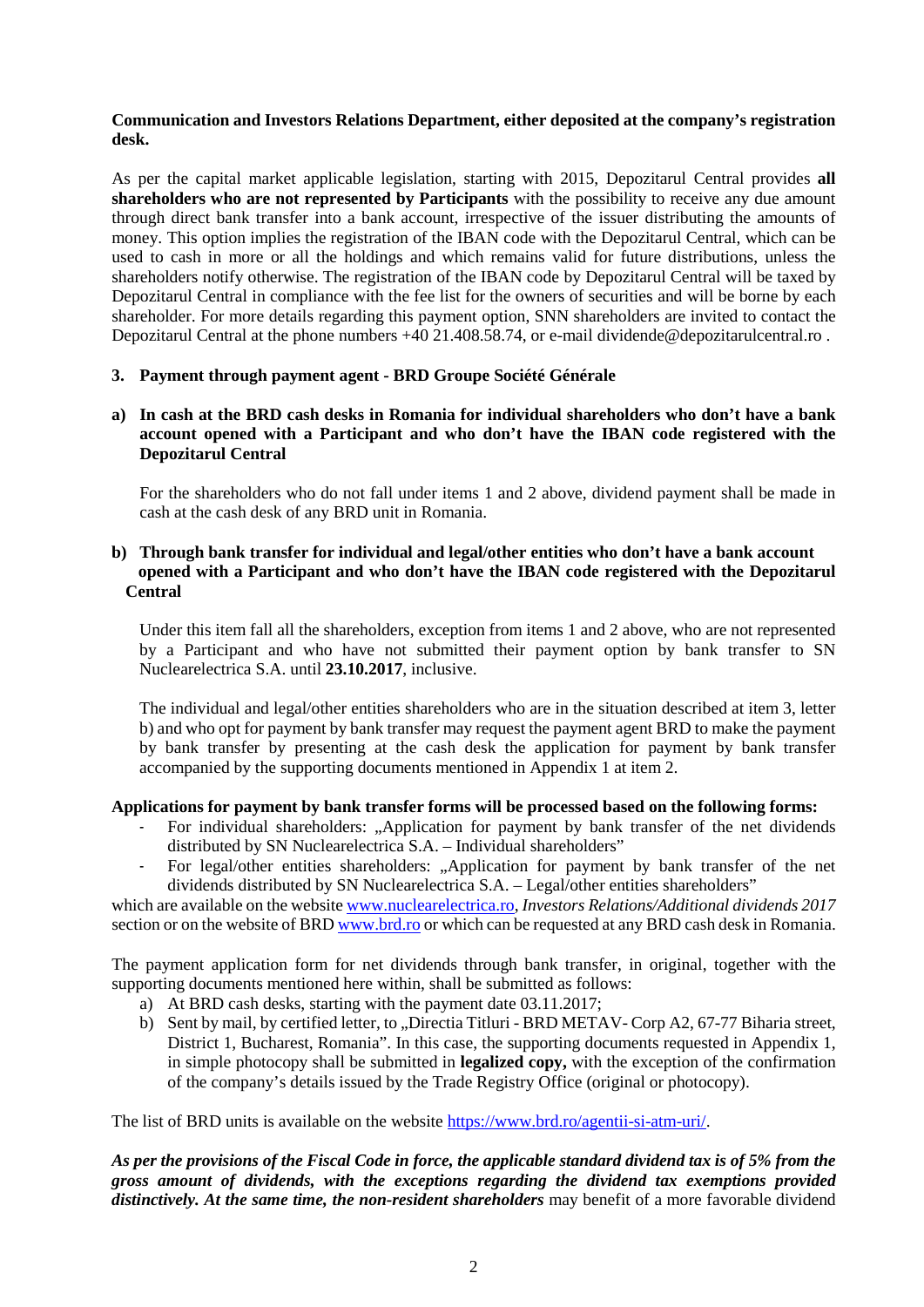tax, as per the provisions of the Fiscal Code and the conventions for the avoidance of double taxation concluded between Romania and the residence state of the respective shareholder, on the basis of the valid tax residency certificate submitted by the non resident shareholder.

*The non-resident shareholders, who have bank accounts opened with the Participants (Broker/Custodian Bank)* **as well, respectively, those who don't have bank accounts opened with the Participants (respectively, the ones who opt for payment methods under items 2 and 3 above)** and who wish for the application of the more favorable provisions of the Double Tax Treaty concluded between Romania and their country of residence, must send or submit, either through the Participant if they have an account opened with a Participant or directly, if they don't have an account opened with a Participant, at SN Nuclearelectrica S.A. headquarters on 65 Polona street, District 1, Bucharest, ZIP 010494, for the attention of the Communication and Investors Relations Department, until **23.10.2017**, inclusive, the valid tax residency certificate for the year of the dividend payment, **in original or legalized copy**, with apostille/supra-authentication, if applicable, accompanied by the authorized translation, as well as contact details for possible clarifications regarding the tax residency certificates. If after the verification of the tax residency certificate and the more favorable provisions of the Double Tax Treaty it results that a more favorable rate, provided in the Double Tax Treaty, may be applied, then on the payment date, 03.11.2017,, the shareholders in question will receive the net dividends with the application of that quota. Otherwise, SNN will retain the standard dividend tax provided by the Romanian Fiscal Code.

In case the tax residency certificate together with "the application for back transfer of the net dividends distributed by SNN – Legal persons/other entities" are presented after **23.10.2017**, but not later than **15.12.2017, SNN will retain, on the payment date (03.11.2017), the standard dividend tax provided by the Romanian Fiscal Code,** following that any remaining tax due to the shareholders be paid after the submission and verification of the documentation, if after the reception and verification it results that the shareholder is entitled to a lower rate of tax than the standard one provided by the Romanian Fiscal Code.

SNN reserves its right to ask the shareholders/representatives for additional documents following the analysis of the application for dividend payment. The tax residency certificate together with the supporting documentation may also be submitted at the payment agent BRD offices **starting on the payment date (03.11.2017) or sent by mail, through certified letter, to: "Directia Titluri – BRD METAV – Corp A2, 67-77 Biharia street, District 1, Bucharest".** 

The tax residency certificates submitted by the Participants after **23.10.2017** for the shareholders that they represent, may be submitted at SN Nuclearelectrica S.A., 65 Polona Street, District 1, Bucharest, ZIP 010494. The Participants shall mention on the letter of submission of the above mentioned fiscal documents, the fact that they refer to the shareholders of SN Nuclearelectrica S.A. and to the dividends distributed as per the provisions of art. II and art. III of the Government Emergency Ordinance no. 29/2017, indicating the list of shareholders for which the fiscal documents are submitted, list which must contain: the full name of the shareholder (in case the name in the Shareholders' Registry is different from the one mentioned in the fiscal documents, explanations will be given in the "Other observations" section), the identification code of the shareholder in compliance with the identification code submitted to Depozitarul Central (i.e. NIN), the number of shares owned at the registration date, other observations.

*In case the supporting documents are issued in another language than Romanian and/or are issued by foreign authorities, they must be submitted with apostille/supra-authentication, if applicable, as well as in Romanian legalized translation.*

BRD will make the net dividend payment within at most 2 bank days (or 10 bank days in the case of nonresident shareholders who submit the tax residency certificate) since the date of reception by BRD of the payment application, accompanied by complete and correct supporting documents.

The creditation of the shareholders' bank accounts depends on the inter-banking circuit and the chain of corresponding banks.

As per the Law no. 207/2015 regarding the Fiscal Procedure Code as well as the Law no. 3249/03.11.2016 regarding the modification and update of the Order of the President of the Fiscal Administration National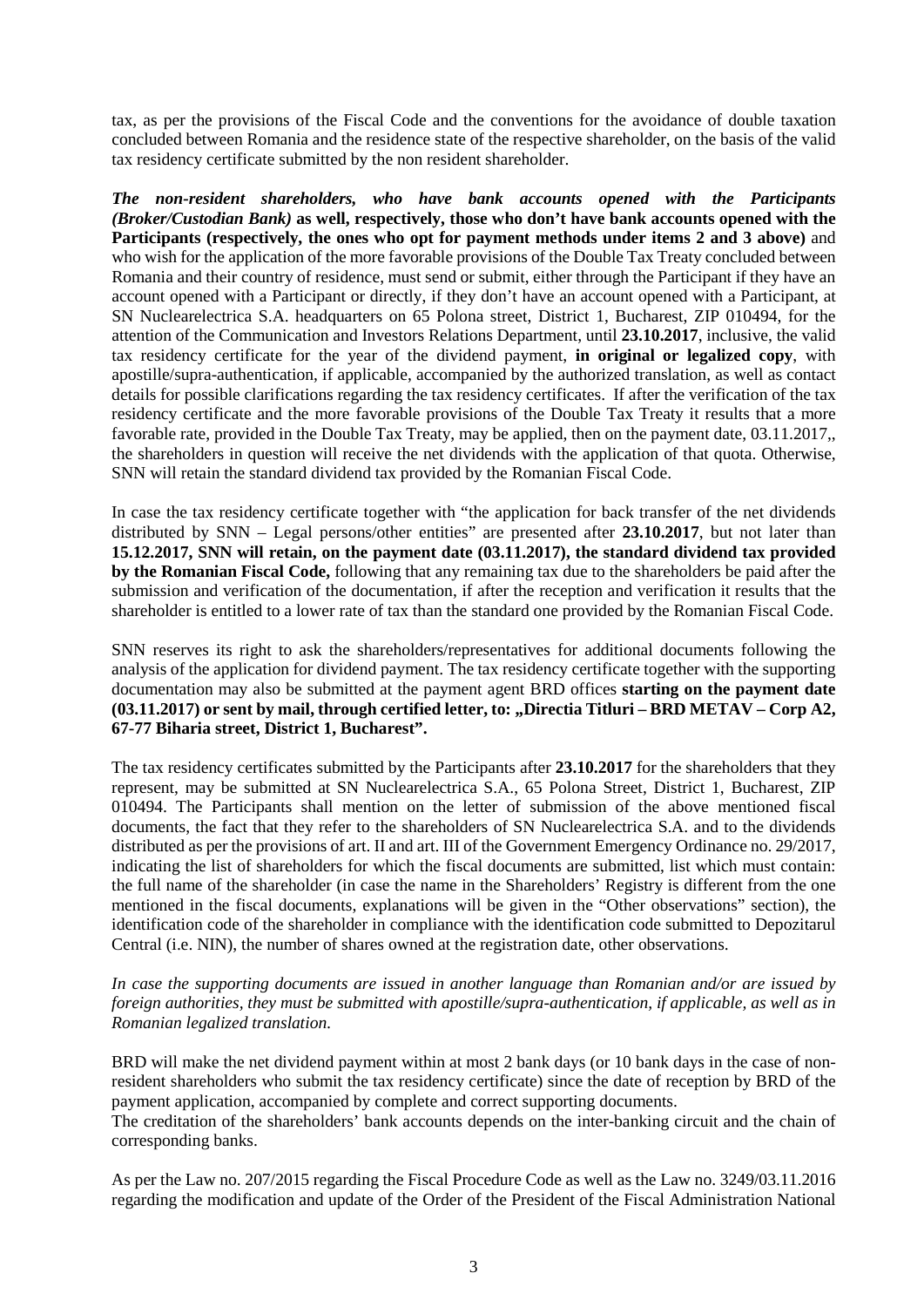Agency no. 3698/2015 for the approval of the contributors fiscal registration documentation and of the fiscal obligations types which form the legal vector, **SNN non-resident natural and legal person shareholders have the obligation to fiscally register in Romania,** by submitting the Fiscal Registration Declaration 015 (for non-resident legal persons shareholders) and 030 (for non-resident natural persons shareholders) to the competent fiscal authority in Romania, in order to obtain the fiscal registration code.

The declarations 015 (for non-resident legal persons shareholders) and 030 (for non-resident natural persons shareholders) will be submitted at the registration desk of the competent fiscal authority in Romania either directly (legal representative), or by a proxy or by the income payer.

Non-resident natural and legal persons shareholders will submit to SNN headquarters in Bucharest, 65 Polona street, Investor Relations Department, the documents providing the fiscal registration code obtained from the competent fiscal authorities in Romania, no later that **15.12.2017.**

Non-resident natural and legal persons shareholders may also obtain the fiscal registration code through the income payer (SN Nuclearelectrica SA), by submitting a power of attorney in this regard as well as the following documents:

## **a) For non-resident natural person:**

- ID copy/passport providing the series number and issue date validity (including the authority issuing the document), the residence address of the non-resident natural person, region, postal code, certified as **"compliant with the original"** as well as the phone/fax number and email address;
- Tax residency certificate valid for the year of the dividend payment, **in original or legalized copy**, with apostille/supra-authentication, if applicable, accompanied by the authorized translation.
- **b) For non-resident legal person shareholder:**
- Copy of the articles of incorporation issued by the trade registry or the fiscal agency in the country of residence which provides the fiscal code and the identification data of the legal person including the address of the headquarters where the fiscal activity of the company takes place – certified by the owner as "**compliant with the original**", as well as the phone/fax number and email address;
- Tax residency certificate valid for the year of the dividend payment, **in original or legalized copy**, with apostille/supra-authentication, if applicable, accompanied by the authorized translation.

The documents mentioned above will be submitted to SNN headquarters on Bucharest, 65 Polona street, district 1, postal code 010494.

**The tax charged by Depozitarul Central S.A. which includes the bank fees charged by BRD for the payment of the net dividends in lei are borne by SNN.** 

**The shareholders are kindly asked to carry out all the necessary actions in order to update their personal identification data at Depozitarul Central, because in case the payment is requested based on identification documents which do not correspond to the existing data registered at Depozitarul Central, the payment cannot be processed.**

Additional information regarding the dividend payment procedure can be requested from Depozitarul Central S.A. at the email address: *dividende@depozitarulcentral.ro* or at the following phone numbers +40 21.408.58.00 or +40 21.408.58.26 or from BRD at the email address: [titluri@brd.ro](mailto:titluri@brd.ro) or by telephone at the following phone numbers: +40 21.200.83.72 or +40 21. 200.83.87.

For other types of questions regarding the dividends, please access the company's website [http://www.nuclearelectrica.ro,](http://www.nuclearelectrica.ro/) Investors Relations/2017 Additional Dividends section or write an email to the address [investor.relations@nuclearelectrica.ro](mailto:investors.relations@nuclearelectrica.ro) or call the phone number +4 021.203.13.14..

SNN will publish on the company's website [http://www.nuclearelectrica.ro,](http://www.nuclearelectrica.ro/) *Investors Relations/2017 Additional dividends* a list of frequently asked questions and answers regarding the payment of dividends distributed as per the provisions of art. II and art. III of the Government Emergency Ordinance no. 29/2017.

| <b>Cosmin Ghita</b> | Miha       |
|---------------------|------------|
| <b>CEO</b>          | <b>CFO</b> |

**Mihai Darie**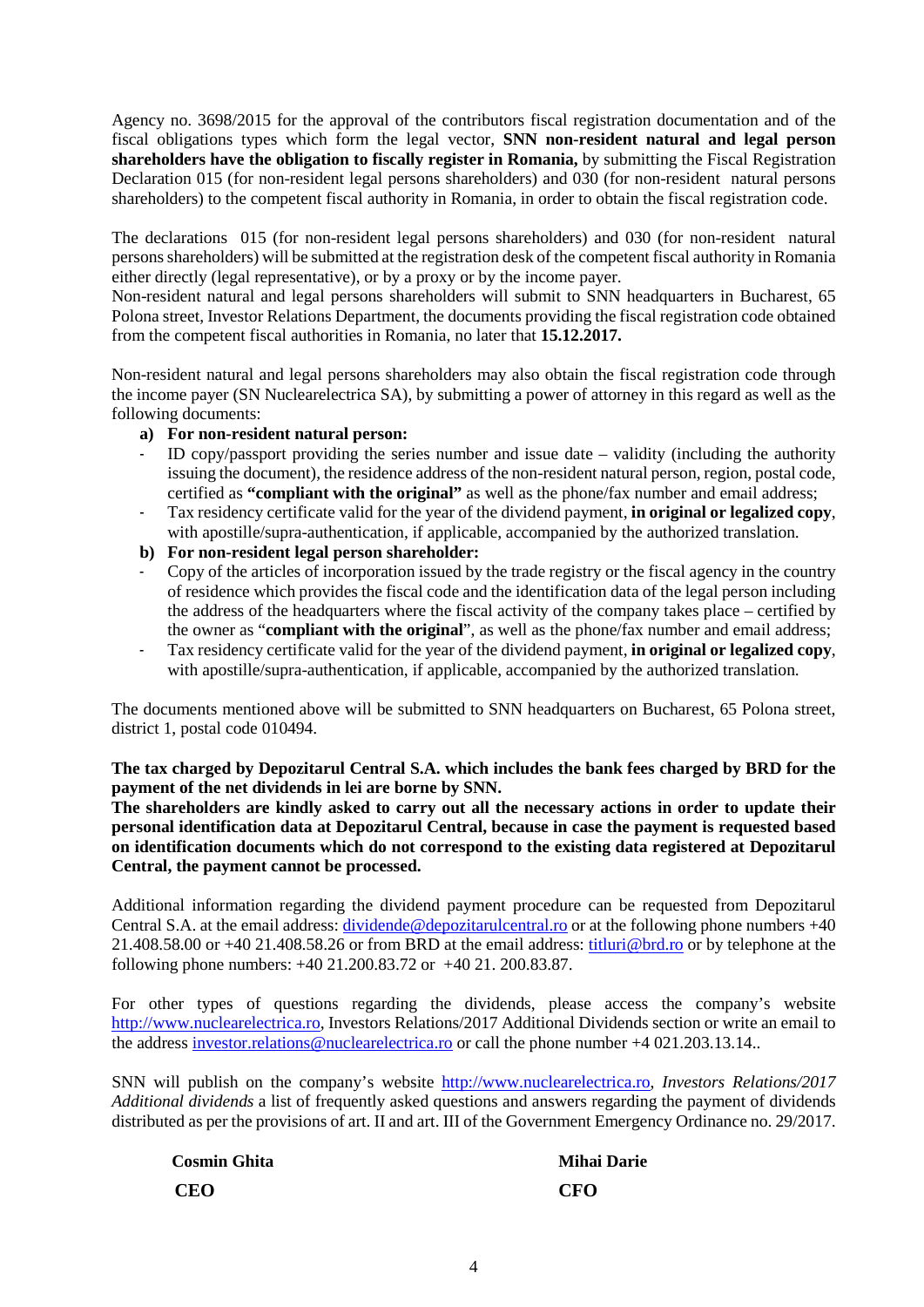## **Appendix 1 – Supporting documents for dividends payment**

# **1. CASH PAYMENT**

1.1. In case of resident individuals presenting in person at any BRD office in Romania, the dividend payment shall be made based on the identity document bearing the personal identification number (P.I.N.).

1.2. In case of non-resident individuals presenting in person at any BRD office in Romania the payment of dividends shall be made upon presentation of a passport.

The non-resident individual shareholders who wish for the application of the more favorable provisions of the Double Tax Treaty concluded between Romania and their country of residence, must send or submit their valid tax residency certificate for the year of the dividend payment, in original or legalized copy, with apostille/supra-authentication, if applicable, accompanied by the authorized translation, as well as contact details for possible clarifications regarding the tax residency certificates. SNN reserves its right to ask the shareholders/representative for additional documents following the analysis of the application of dividend payment.

In case the tax residency certificate together with the application for bank transfer of the net dividends distributed by SNN are presented after **23.10.2017**, but not later than 15.12.2017, SNN will retain, on the payment date, the standard dividend tax provided by the Romanian Fiscal Code following that any remaining tax due to the shareholders be paid after the reception and verification of the documentation.

1.3.In case of individuals under 14 years age, the payment of dividends shall be made through the respective legal representative – tutor/parent of the minor, based on the following documents: shareholder who is not represented by a Participant birth certificate bearing the P.I.N.  $+$  1 certified as a "true copy" photocopy (the photocopy will be retained), the legal document establishing tutorship where the tutor is not a parent  $+1$  certified as a "true copy" photocopy (the photocopy will be retained), and the identification document of the tutor/parent  $+1$  certified as a "true copy" photocopy (the photocopy will be retained).

1.4.In case of individuals – disabled individuals, the payment of dividends shall be performed through the trustee of the respective person, based on the following documents: shareholder who is not represented by a Participant identity document bearing the P.I.N.  $+$  1 certified as a "true copy" photocopy (the photocopy will be retained), the legal document establishing curatorship  $+1$  certified as a "true copy" photocopy (the photocopy will be retained), and the identification document of the trustee  $+1$  certified as a "true copy" photocopy (the photocopy will be retained).

1.5.In case of shareholders who do not present in person at BRD desks, but empower a different person for such purposes, the dividends shall be paid to the respective empowered person based on the following documents: special power of attorney legalized by a public notary, which contains the mandate to receive the dividends issued by no more than 3 years before the payment date, except where the power of attorney has a duration of more than 3 years and is still valid on the date of payment  $+1$  certified as a "true copy" photocopy (the photocopy will be retained) and the identification document of the representative  $+1$ certified as a "true copy" photocopy (the photocopy will be retained).

1.6.The documents in a foreign language shall be submitted with a certified Romanian translation, and documents in a foreign language issued by a foreign authority shall be apostilled/superlegalized, as applicable

1.7.As per the new legal provisions, payments shall not be authorized based on certificates of inheritance and neither to the shareholders whose identification data does not match the documents presented at the cash desk or the ones registered with the payment agent. In case the Shareholders' Registry on June 9, 2017 includes deceased persons, the dividends will be paid only after the request of the heir(s) and the registration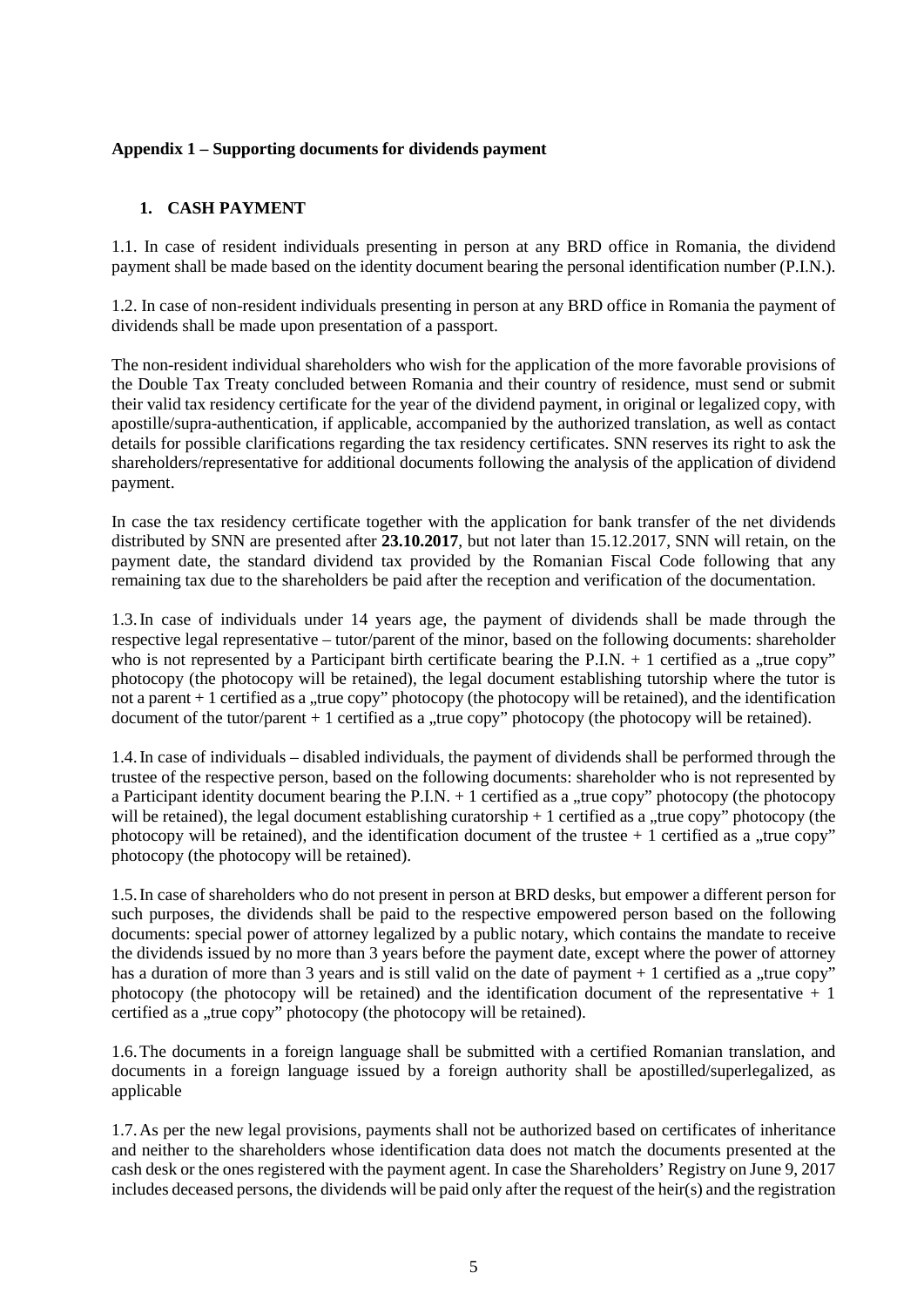at the Depozitarul Central of the direct transfer of ownership on the securities as an effect of succession, as per the legal applicable regime, as well as after the update of the information in the registry of the payment agent, following the request of Depozitarul Central. In case a shareholder is not included in the shareholders' database owned by the payment agent BRD, the shareholder is kindly asked to contact Depozitarul Central in order to remedy the situation.

# **2. PAYMENT BY BANK TRANSFER**

2.1. Individual shareholders, in person or by legal or conventional representative, shall submit the attached form, indicating the bank and bank account (IBAN code) opened in the shareholder's name (the template is available on SNN's websit[e www.nuclearelectrica.ro](http://www.nuclearelectrica.ro/) Investors Relations section, on the website of BRD [www.brd.ro\)](http://www.brd.ro/) accompanied by:

- $\triangleright$  a copy of the valid identification document containing the personal identification number certified as a "true copy" by the holder;
- $\triangleright$  bank account excerpt or another original document issued by the bank (signed and stamped) whereby the bank certifies the existence of the account in the name of the shareholder and indicates the related IBAN code, **in original**;
- $\triangleright$  a copy of the documents certifying the quality of the signatory as legal or conventional representative, if applicable – certified as a **"true copy**" by the holder;
- $\triangleright$  the non-resident natural persons shareholders seeking the application of the more favorable provisions of the convention on the avoidance of double taxation between Romania and their country of residence shall submit a valid tax residence certificate for the year of the dividend payment, in original or legalized copy, apostilled/superlegalized, if applicable, accompanied by a Romanian authorized translation as well as contact details for possible clarifications regarding the tax residency certificates.

2.2. Legal persons/other entities shareholders, by legal or conventional representative, shall submit the attached form, indicating the bank and bank account (IBAN code) opened on the name of the shareholder (the template is available on SNN's website [www.nuclearelectrica.ro](http://www.nuclearelectrica.ro/) Investors Relations section, on the website of BRD [www.brd.ro\)](http://www.brd.ro/), accompanied by:

- A copy of the registration certificate certified as a "**true copy**" by the holder;
- $\triangleright$  A copy of the document attesting the capacity of legal representative of the company (confirmation of company's details issued by the Trade Register/the equivalent entity – for foreign entities) certified as a "**true copy**" by the holder;
- $\triangleright$  A copy of the documents attesting the capacity as a conventional representative of the signatory of the request, if applicable - certified as a "**true copy**" by the holder;
- Bank account excerpt or another **original** document (signed and stamped) whereby the bank certifies the existence of the account in the name of the shareholder – legal person and indicating the related IBAN code;
- $\triangleright$  The non-resident legal persons seeking the application of the more favorable provisions of the convention on the avoidance of double taxation between Romania and their country of residence shall submit a valid tax residence certificate for the year of the dividend payment, in original or legalized copy, apostilled/superlegalized, if applicable, accompanied by a Romanian authorized translation as well as contact details for possible clarifications regarding the tax residency certificates.

2.3.In the case of PENSION FUNDS:

- $\triangleright$  A copy of the valid identification document of the legal representative of the fund's management company, within its validity period – identity card with P.I.N. for Romanian citizens or passport with registration number for foreign citizens;
- $\triangleright$  A copy of the confirmation of the company's details issued by the Trade Registry of the fund's management company/other equivalent document issued no more than 3 months before, indicating the legal representative of the fund's management company;
- $\triangleright$  Copy of the registration certificate/other equivalent document of the fund's management company;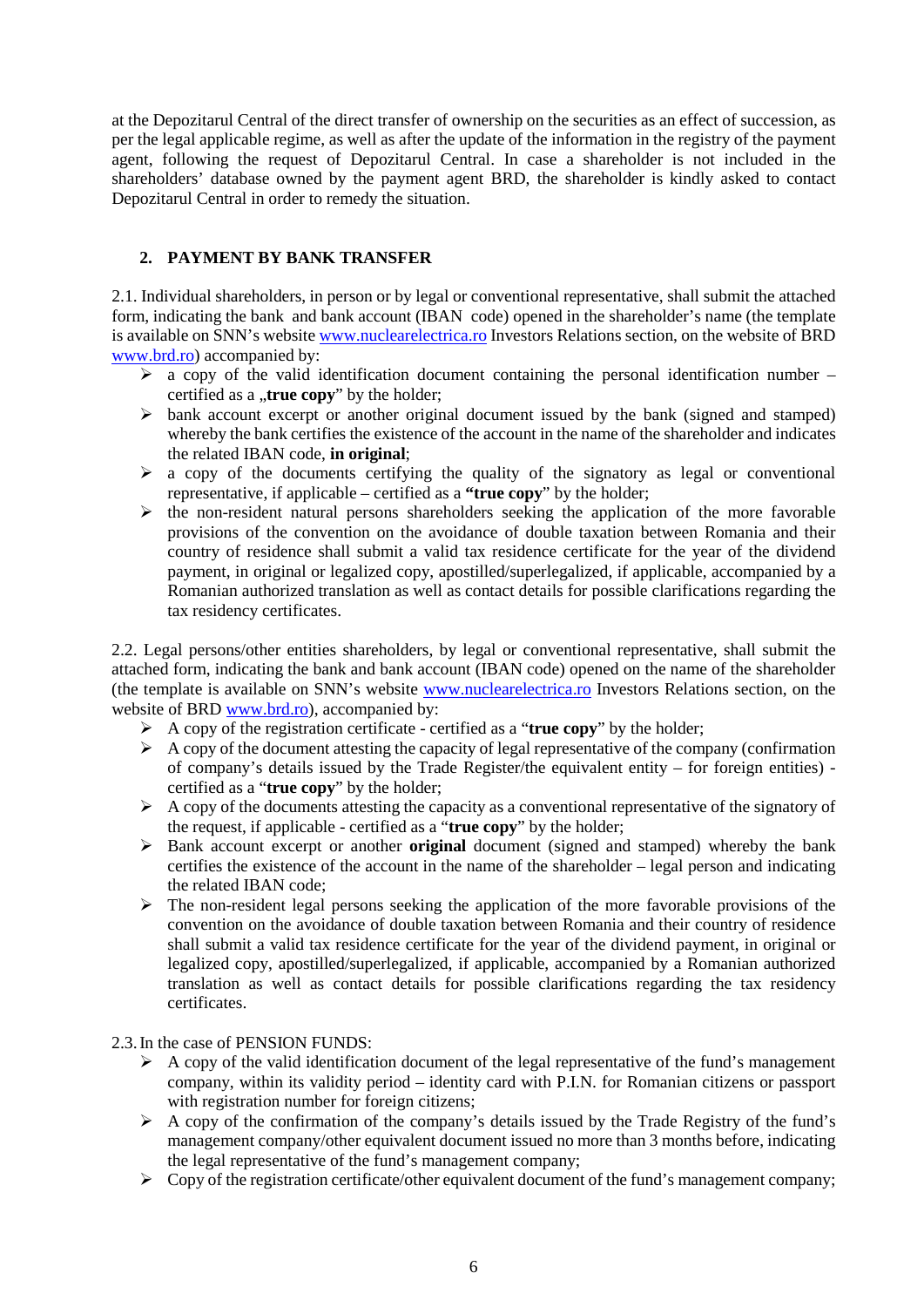- $\triangleright$  Copy of the regulatory authority's decision authorizing the pension fund and its management company;
- $\triangleright$  In the case of non-resident pension funds: the valid tax residence certificate, in original or legalized copy, apostilled/superlegalized, if applicable, and accompanied by a Romanian authorized translation, an affidavit whereby the legal representative of the fund's management company declares that the authorization of the pension fund and its management company is valid as at the payment date, and, if available, information with regard to an official website of the regulatory authority of the country of origin where the status of the pension fund can be verified.
- 2.4. In case of INVESTMENT FUNDS without legal person classified as such as per the legal regulations:  $\triangleright$  An affidavit signed by the legal representative/authorized person to represent the investment fund,
	- which states:
		- o The type of investment fund (open/closed investment fund)
		- The fact that the investment fund does not have a legal person
		- o The identification details of the fund, namely: sole identification/registration number as provided in the SNN Shareholders Registry kept by Depozitarul Central, the full name of the fund, the authorization decision, the registration number in ASF registry, the number and date of ASF notification and its validity as well as other documents and information considered necessary;
	- $\triangleright$  Valid copy, certified as "true copy" of the identity card of the legal representative of the investment fund administrative company – identity card with P.I.N. for Romanian citizens or passport with identification number for foreign citizens;
	- $\triangleright$  Copy, certified as "true copy" of the confirmation of the company's details of the investment fund administrative company/other equivalent document, not older that 3 months, which stated the legal representative of the fund's administrative company;
	- $\triangleright$  Copy, certified as "true copy" of the company contract;
	- $\triangleright$  Copy, certified as "true copy" of the regulation authority decision which states the authorization of the investment fund administrative companu;
	- $\triangleright$  Copy, certifies as "true copy" of the subscription confirmation of the fund to ASF.

2.5.The documents in a foreign language shall be submitted with a notarized Romanian translation, and documents in a foreign language issued by a foreign authority shall be apostilled/superlegalized, as applicable.

2.6.As per the new legal provisions, payments shall not be authorized based in certificates of inheritance and neither to the shareholders whose identification data does not match the documents presented at the cash desk and the ones registered with the payment agent. In case the Shareholders' Registry on 17.10.2017 includes deceased persons, the dividends will be paid only after the request of the heir(s) and the registration at the Depozitarul Central of the direct transfer of ownership on the securities as an effect of succession, as per the legal applicable regime, as well as after the update of the information in the registry of the payment agent, following the request of Depozitarul Central. In case a shareholder is not included in the shareholders' database owned by the payment agent BRD, the shareholder is kindly asked to contact Depozitarul Central in order to remedy the situation.

The application for payment of net dividends by bank transfer, filled in in original, together with the supporting documents mentioned here within, shall be submitted as follows:

- a) At BRD cash desks
- b) Sent by mail, by certified letter, to "Directia Titluri BRD METAV- Corp A2, str. Biharia nr. 67-77, sector 1, Bucuresti, Romania". In this case, the supporting documents requested in Appendix 1, in simple photocopy shall be submitted in **legalized copy,** with the exception of the confirmation of the company's details issued by the Trade Registry Office (original and photocopy).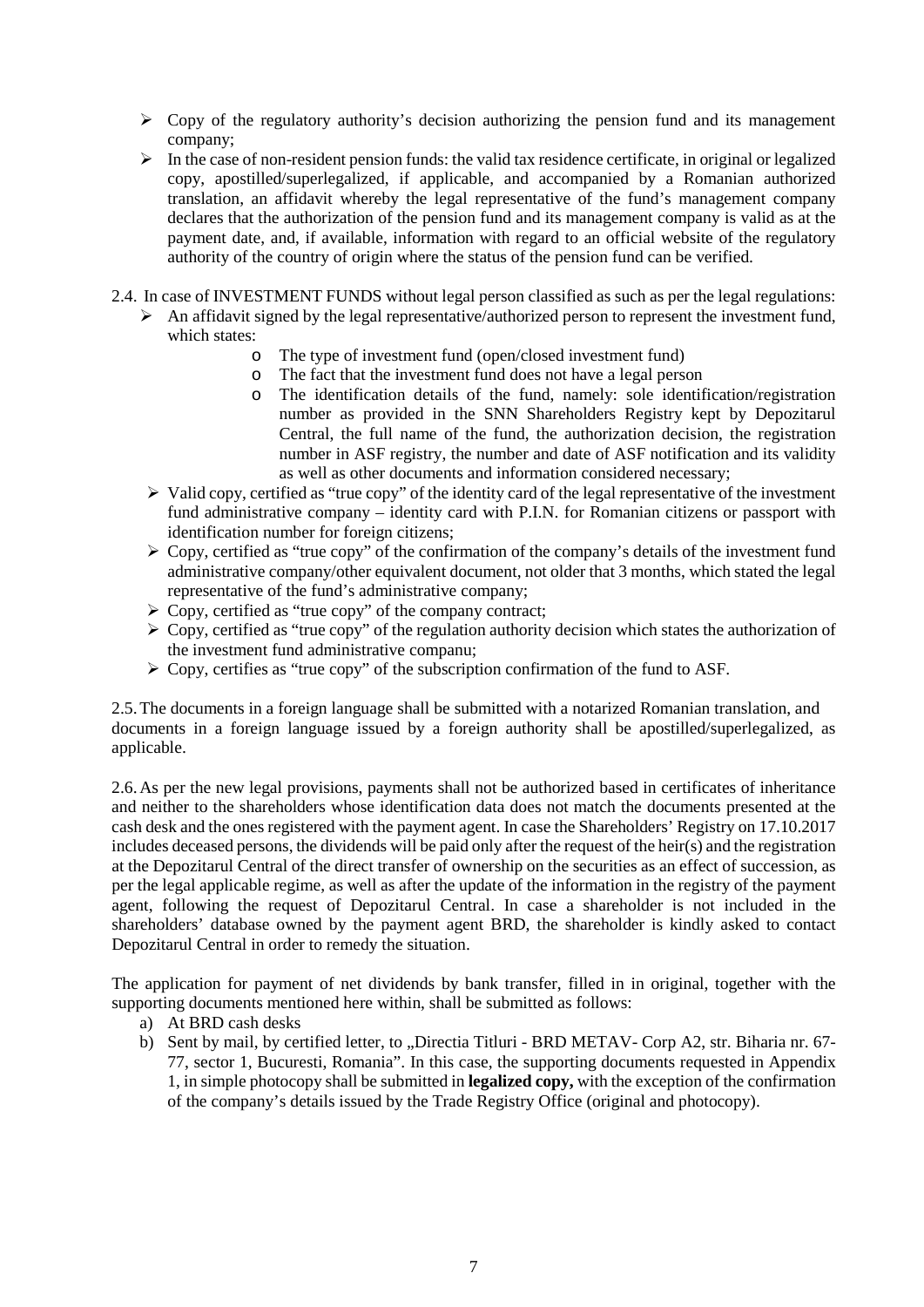| Cerere de plata prin virament bancar<br>a dividendelor nete distribuite de Nuclearelectrica S.A.<br><b>Persoane fizice</b>                                                                                                                                                                                                                                                                                                                                                                                                                                                                                    | Payment request by bank transfer form<br>of the net dividends distributed by Nuclearelectrica S.A.<br><b>Individuals</b>                                                                                                                                                                                                                                                                                                                                                                                                                                                                                                                                   |
|---------------------------------------------------------------------------------------------------------------------------------------------------------------------------------------------------------------------------------------------------------------------------------------------------------------------------------------------------------------------------------------------------------------------------------------------------------------------------------------------------------------------------------------------------------------------------------------------------------------|------------------------------------------------------------------------------------------------------------------------------------------------------------------------------------------------------------------------------------------------------------------------------------------------------------------------------------------------------------------------------------------------------------------------------------------------------------------------------------------------------------------------------------------------------------------------------------------------------------------------------------------------------------|
|                                                                                                                                                                                                                                                                                                                                                                                                                                                                                                                                                                                                               |                                                                                                                                                                                                                                                                                                                                                                                                                                                                                                                                                                                                                                                            |
| (CNP/ID)<br>Având<br>codul numeric<br>personal<br><u>__ __ __ __ __ __ __ __ __ __ __ __ </u> __ ,<br>domiciliat<br>in                                                                                                                                                                                                                                                                                                                                                                                                                                                                                        | Personal<br>identification number<br>(CNP/ID)<br>$\begin{array}{c} \boxed{\phantom{0}} \end{array} \begin{array}{c} \boxed{\phantom{0}} \end{array}$<br><u>__ __ __ __ __ __ __ __ </u> __ ,<br>domicilied<br>in<br>street                                                                                                                                                                                                                                                                                                                                                                                                                                 |
|                                                                                                                                                                                                                                                                                                                                                                                                                                                                                                                                                                                                               | noblockentryaptdistrict/county                                                                                                                                                                                                                                                                                                                                                                                                                                                                                                                                                                                                                             |
| declar pe propria răspundere, cunoscand sanctiunile prevazute de<br>lege pentru falsul in declaratii si faptul ca Nuclearelectrica S.A.<br>se poate regresa impotriva mea pentru prejudiciile suferite in<br>legatura cu falsul in aceasta declaratie, urmatoarele:<br>instructez BRD sa vireze dividendele nete distribuite de<br>Nuclearelectrica SA in temeiul art. II si art. III din Ordonanta de<br>Urgenta a Guvernului nr. 29/2017 actionarilor inregistrati in<br>registrul actionarilor tinut de Depozitarul Central la data de<br>17.10.2017<br>$\sin$<br>inregistrare<br>cuvenite<br>actionarului | I hereby declare on my own responsibility, being aware of the legal<br>punishments for counterfeit statements and of the fact that<br>Nuclearelectrica S.A. may raise a claim againts me for the damages<br>suffered in connection with counterfeiting this statement, the<br>followings:<br>I instruct BRD to transfer the net dividends distributed by<br>Nuclearelectrica as per the provisions of art. II and art. III of the<br>Government Emergency Ordinance no. 29/2017<br>to the<br>shareholders registred with the shareholders registry kept by the<br>Depozitarul Central at the registration date 17.10.2017 and due to<br>shareholder<br>the |
| Având<br>codul<br>(CNP/ID)<br>numeric<br>personal<br>domiciliat<br>in<br>$nr$ blscapsect/jud<br><u> La Partido de la partido de la partido de la partido de la partido de la partido de la partido de la partido </u><br>$\hat{m}$ contul nr $\vert \vert \vert$<br>(format IBAN), codul SWIFT                                                                                                                                                                                                                                                                                                                | identification number<br>(CNP/ID)<br>Personal<br>__ __ __ __ __ __ __ __ __ __ __ __ ,<br>domicilied<br>in<br>street<br>noblockentryaptdistrict/county<br>into<br>$\Box$   $\Box$   $\Box$   $\Box$   $\Box$   $\Box$   $\Box$   $\Box$   $\Box$   $\Box$   $\Box$   $\Box$   $\Box$   $\Box$   $\Box$   $\Box$   $\Box$   $\Box$   $\Box$   $\Box$   $\Box$   $\Box$   $\Box$   $\Box$   $\Box$   $\Box$   $\Box$   $\Box$   $\Box$   $\Box$   $\Box$   $\Box$                                                                                                                                                                                            |
|                                                                                                                                                                                                                                                                                                                                                                                                                                                                                                                                                                                                               |                                                                                                                                                                                                                                                                                                                                                                                                                                                                                                                                                                                                                                                            |
| $CNP/$ Pasaport titular $\boxed{\_}$                                                                                                                                                                                                                                                                                                                                                                                                                                                                                                                                                                          | CNP/<br>holder's<br>Passsport<br>ID<br>account                                                                                                                                                                                                                                                                                                                                                                                                                                                                                                                                                                                                             |
| deschis la banca                                                                                                                                                                                                                                                                                                                                                                                                                                                                                                                                                                                              | opened with the bank                                                                                                                                                                                                                                                                                                                                                                                                                                                                                                                                                                                                                                       |
|                                                                                                                                                                                                                                                                                                                                                                                                                                                                                                                                                                                                               | state                                                                                                                                                                                                                                                                                                                                                                                                                                                                                                                                                                                                                                                      |
|                                                                                                                                                                                                                                                                                                                                                                                                                                                                                                                                                                                                               | where the bank account is opened                                                                                                                                                                                                                                                                                                                                                                                                                                                                                                                                                                                                                           |
| Anexez la prezenta cerere de plata a dividendelor nete prin<br>virament bancar urmatoarele documente (bifati varianta potrivita<br>cazului dvs):                                                                                                                                                                                                                                                                                                                                                                                                                                                              | I attach to the present payment request form of the net dividends<br>by bank transfer the following documents (check the appropriate<br>option):                                                                                                                                                                                                                                                                                                                                                                                                                                                                                                           |
| Pentru viramentele in alte banci decat BRD, anexez:<br>- copie extras de cont certificat de banca unde se solicita<br>transferul dividendelor sau document doveditor emis de banca<br>din care sa reiasa titularul contului bancar mai sus mentionat                                                                                                                                                                                                                                                                                                                                                          | For transfers in other banks than BRD, I attach hereto:<br>- copy of the statement of account certified by the bank where the<br>dividends are requested to be transferred or other document issued<br>by the bank revealing the holder of the bank account mentioned<br>above.                                                                                                                                                                                                                                                                                                                                                                            |

In calitate de **actionar cu rezidenta fiscala \*) in Romania,** anexez:

- copie act de identitate in termen de valabilitate - carte/buletin de identitate cu CNP pentru cetatenii romani sau pasaport cu numar de identificare pentru cetatenii straini

- copie incuviintare reprezentantului legal, in cazul actionarilor minori cu varste intre 14-18 ani

As **shareholder fiscal resident\*) in Romania**, I attach hereto:

- copy of the valid identity document - identity bulletin/card with CNP for Romanian citizens or passport with identification number for foreign citizens.

- copy of the approval of the legal representative, for shareholder – minor between 14-18 years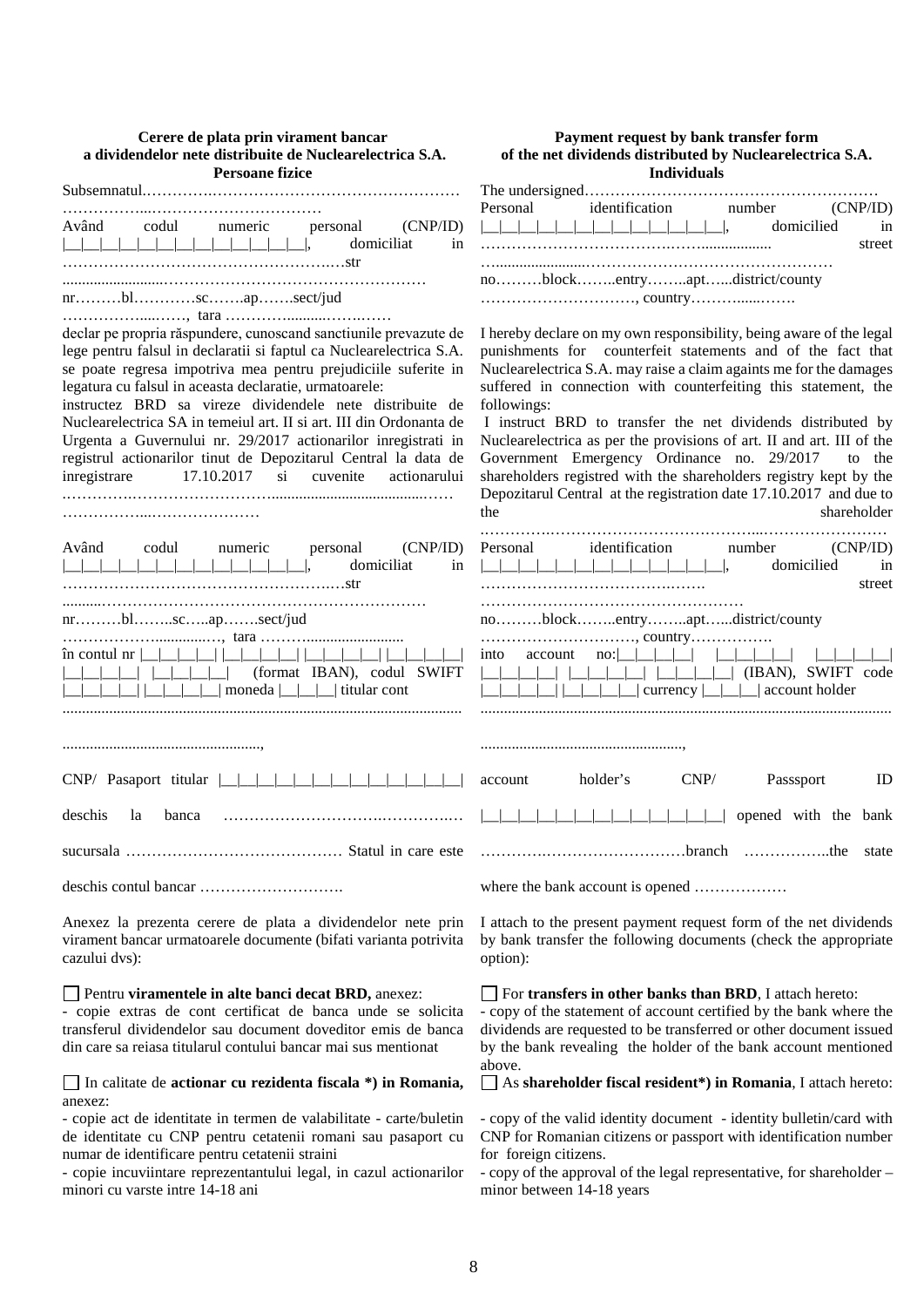#### In calitate de **reprezentant legal/tutore al actionarului minor sub 14 ani**, anexez:

- copie act de identitate al reprezentantului legal/tutorelui, in termen de valabilitate carte/buletin de identitate pentru cetatenii romani sau pasaport cu numar de identificare pentru cetatenii straini

- copie certificat de nastere actionar, cu mentionarea CNP-ului - copie document ce instituie tutela, daca este cazul.

In calitate **de acţionar care NU are rezidenta fiscala\*) in Romania**, anexez:

-copie act de identitate sau pasaport cu numar de identificare, in termen de valabilitate

In calitate **de acţionar care NU are rezidenta fiscala\*) in Romania**, doresc invocarea aplicarii prevederilor fiscale mai favorabile, prevazute de catre Conventia de evitare a dublei impuneri incheiat intre Romania si tara mea de rezidenta, respectiv …………………[se va indica statul de rezidenta fiscala] pentru care voi furniza:

- certificat de rezidenta fiscala, in original/ copie legalizata, apostilat/supralegalizat, daca este cazul, insotit de traducerea autorizata in romana, in termen de valabilitate

- detalii de contact

……………………………………………………………… (recomandabil pentru clarificari suplimentare)

In calitate de **împuternicit al actionarului**, anexez:

- procura specială notariala in original valabila la data platii (procura trebuie sa fie eliberata cu nu mai mult de 3 ani anterior datei platii sau un termen mai lung, daca acesta este precizat)

- copie act de identitate al împuternicitului in termen de valabilitate - carte/buletin de identitate cu CNP pentru cetatenii romani sau pasaport cu numar de identificare pentru cetatenii straini.

In calitate de **curator al actionarului persoana cu disabilitati**, anexez:

- copie act juridic ce instituie curatela

- copii acte de identitate ale curatorului si ale actionarului, in termen de valabilitate - carte/buletin de identitate cu CNP pentru cetatenii romani si pasaport cu numar de identificare pentru cetatenii straini.

#### **NOTA:**

• Toate documentele suport inmanate la ghiseele bancare in copie simpla vor fi **certificate pentru conformitate cu originalul si semnate** de actionar/ imputernicitul acestuia. Suplimentar, **BRD va verifica si va certifica copiile documentelor prezentate de actionari cu documentele in original aduse de acestia la unitatile BRD.**

• **Titularul contului bancar** in care se solicita transferul dividendelor nete poate fi doar actionarul sau, dupa caz imputernicitul acestuia.

• Comisioanele bancare BRD pentru plata dividendelor nete in RON sunt suportate de Nuclearelectrica S.A.

• **Actionarii nerezidenti fiscal in Romania care doresc aplicarea prevederilor mai favorabile ale conventiei de evitare a dublei impuneri incheiate intre Romania si tara lor** 

### As **legal representative/tutor of a minor shareholder under 14 years**, I attach hereto:

- copy of the valid identity document of the legal representative/tutor - identity bulletin/card with CNP for Romanian citizens or passport with identification number for foreign citizens

- copy of the birth certificate of the shareholder, CNP mentioned - copy of the document setting up the tutelage, if applicable.

As **shareholder who is NOT fiscaly resident\*) in Romania**, I attach hereto:

-copy of the valid identity document or passport with identification number

As **shareholder who is NOT fiscaly resident \*) in Romania**, I would like to invoke the application of the more favorable tax provisions, as provided by the Double tax treaty concluded between Romania and my country of residence, namely ……….................................[please specify country of fiscal residence], and as such attach hereto:

- valid tax residency certificate, in original/ legalized copy, apostilled/supralegalized, if applicable, together with an authorized translation into Romanian language

- contact details

…………………………………………………………………

(recommandable for further clarifications)

### As **proxy of the shareholder**, I attach hereto:

- original notarized special power of attorney, valid on payment date (the special power of attorney has to be relased 3 years before the payment date or a long term, if specified)

- copy of the proxy's valid identity documents - identity bulletin/card with CNP for Romanian citizens or passport with identification number for foreign citizens.

## As **legal guardian of the shareholder person with disabilities**, I attach hereto

-copy of the legal document setting up the legal guardianship - copies of the legal guardian's and of the shareholder valid identity documents - identity bulletin/card with CNP for Romanian citizens or passport with identification number for foreign citizens.

### **NOTE:**

• All the supporting documents handed over to the bank desks in simple copy must be marked as certified true copy under the signature of the shareholder / its proxy. Additionally, BRD will verify and will certify the copy of the documents which are presented by the shareholders with the originals documents.

• **The holder of the bank account** in which the transfer of the net dividends is requested can only be the shareholder or its proxy, if applicable.

• BRD's banking commissions for the payment of the net dividends in RON are born by Nuclearelectrica S.A.

• **Shareholders NOT fiscaly resident in Romania that want to benefit from the more favorable provisions of a Double tax treaty concluded between Romania and their resident country**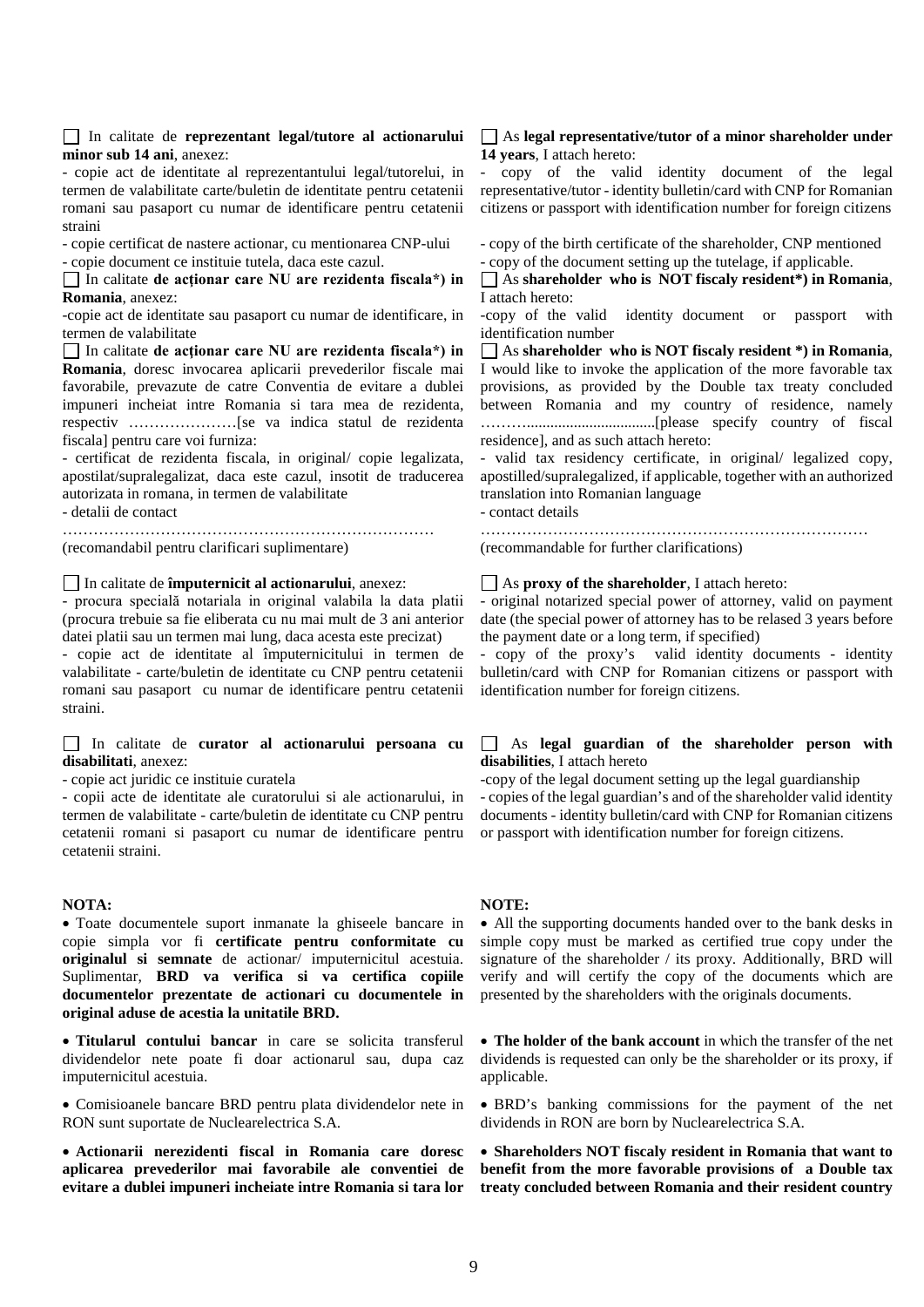**de rezidenta**, trebuie sa prezinte pana la data de 23.10.2017 **, c**ertificatul de rezidenta fiscala in original/ copie legalizata, apostilat/supralegalizat, daca este cazul, impreuna cu traducerea autorizata a acestuia in limba romana, in termen de valabilitate, precum si detalii de contact pentru eventuale clarificari asupra documentelor de rezidenta fiscala**.**

In cazul prezentarii ulterior datei de **23.10.2017**, dar nu mai tarziu de **15.12.2017**, a certificatului de rezidenta fiscala , **SNN va retine la data platii dividendului impozitul standard in vigoare prevazut de Codul Fiscal roman,** urmand ca eventuala diferenta de impozit cuvenita actionarului sa-i fie platita ulterior transmiterii si verificarii documentatiei.

• Formularul de cerere de plata a dividendelor nete prin virament bancar impreuna cu documentele suport mentionate in acesta pot fi transmise si **prin posta**, cu scrisoare recomandata, la adresa: "Directia Titluri - BRD METAV- Corp A2, str. Biharia nr. 67- 77, sector 1, Bucuresti, Romania".

• In aceasta situatie documentele suport solicitate in prezentul formular in copie simpla vor fi transmise in **copie legalizata**.

• **In situatia in care documentele suport sunt emise int-o alta limba decat limba romana, acestea trebuie depuse apostilate/supralegalizate, daca este cazul, si in traducere legalizata in limba romana.**

• **BRD va efectua plata dividendelor nete in cel mult o zi lucratoare (sau cel mult zece zile lucratoare in cazul actionarilor nerezidenti care depun certificate de rezidenta fiscala) de la data primirii de catre BRD a cererii de plata, insotita de documentele suport complete si corecte si a eventualelor clarificari.** Data creditarii conturilor bancare ale actionarilor depinde de circuitul interbancar si de lantul de banci corespondente.

• **Plata dividendelor nete cuvenite actionarilor Nuclearelectrica S.A. este supusa prevederilor generale in materia prescriptiei, fiind prescriptibila in termen de 3 (trei) ani incepand cu data stabilita de AGA pentru inceperea platilor dividendelor.**

**BRD isi rezerva dreptul de a solicita documente suplimentare in urma analizarii cererilor.**

**\*)** Definitia persoanei fizice rezidente si nerezidente, in sensul prevederilor Codului fiscal din Romania, este:

**Persoană fizică rezidentă** - orice persoană fizică ce îndeplineşte cel puţin una dintre următoarele condiţii:

a) are domiciliul în România;

 b) centrul intereselor vitale ale persoanei este amplasat în România;

 c) este prezentă în România pentru o perioadă sau mai multe perioade ce depăşesc în total 183 de zile, pe parcursul oricărui interval de 12 luni consecutive, care se încheie în anul calendaristic vizat;

 d) este cetăţean român care lucrează în străinătate, ca funcţionar sau angajat al României într-un stat străin.

Prin excepție de la prevederile lit. a) - d), nu este persoană fizică rezidentă un cetătean străin cu statut diplomatic sau must provide until 23.10.2017 a valid tax residency certificate, in original/ legalized copy, apostilled/supralegalized, if applicable, accompanied by an authorized translation into Romanian language, as well as contact details for further clarifications related to fiscal documents**.**

In the case the tax residency certificate is presented after **23.10.2017,** but not later than **15.12.2017**, **SNN will retain the standard dividend tax on payment date, as per the provisions of the Romanian Fiscal Code**, following that the potential difference of tax in favour of the shareholder be paid after the submission and verification of the documentation.

• The payment request form of the net dividends by bank transfer, accompanied by the supporting documents mentioned therein may be sent by **registered mail** to: "Directia Titluri - BRD METAV - Corp A2, str. Biharia nr. 67-77, sector 1, Bucuresti, Romania".

• In this case, the supporting documents requested in this payment request form in simple copy must be transmitted in **notarized copy**.

• **In case the supporting documents are issued in other language than Romanian, these must be submitted apostilled/supralegalized, if applicable, and in notarized translation into Romanian language as well**.

• **BRD shall make the payment of the net dividends in maximum one working day (or ten working days in case of nonresidents who submitted tax certificates) from the date of receiving by BRD of the payment request accompanied by correct and complete supporting documents and any necessary clarifications requested**. The date of the crediting of the bank accounts of the shareholders depends on the interbanking circuit and the chain of the correspondent banks.

• **The payment of the net dividends to which Nuclearelectrica S.A's shareholders are entitled to are subject to the general statute of limitations, being prescriptible within three years starting with the date established by GMS to start the dividend payments.**

**Following the analysis of the request, BRD reserves the right to request additional documents**.

**\*)** The definition of individual resident and non-resident person, as per the provisions of Romanian Fiscal Code is the following:

**Resident individual person** - any individualwho satisfies at least one of the following conditions:

a) the person has his or her domicile in Romania;

 b) the centre of the vital interests of the person is located in Romania;

 c) the person is present in Romania for a period or several periods exceeding in full 183 days during any period of 12 consecutive months ending in the calendar year in question;

 d) the person is a Romanian citizen who is serving abroad as an official or employee of Romania in a foreign state.

As an exception to the provisions of letter a) - d), a resident natural person shall not include a foreign citizen with diplomatic or consular status in Romania, a foreign citizen who is an official or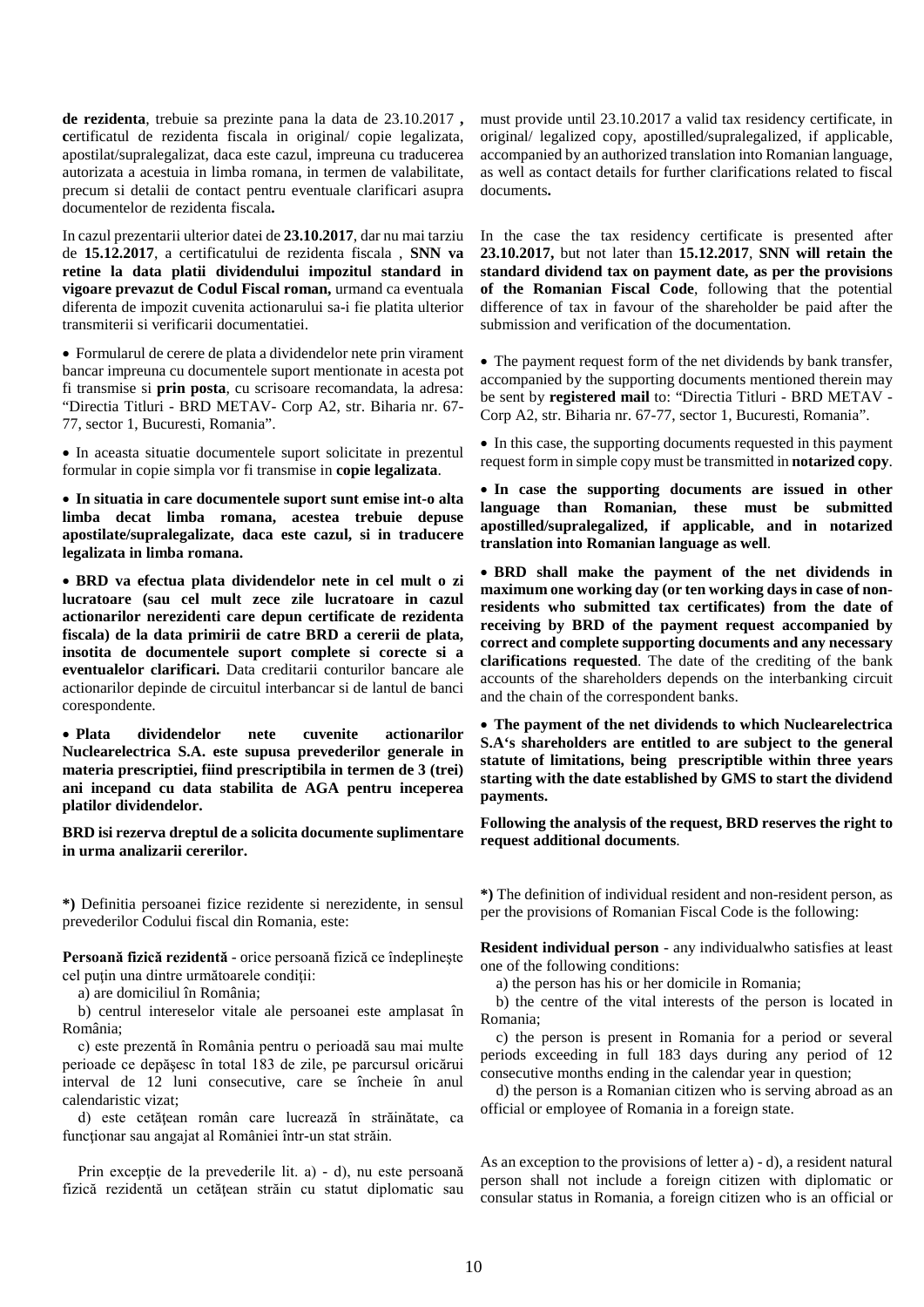consular în România, un cetăţean străin care este funcţionar ori angajat al unui organism internaţional şi interguvernamental înregistrat în România, un cetăţean străin care este funcţionar sau angajat al unui stat străin în România şi nici membrii familiilor acestora;

employee of an international and intergovernmental organisation registered in Romania, a foreign citizen who is an official or employee of a foreign state in Romania or any members of the family of such foreign citizens;

**Persoană fizică nerezidentă** - orice persoană fizică care nu este **Non-resident individual person** - any individual who is not a resident natural person.

| persoană fizică rezidentă. |  |
|----------------------------|--|
|                            |  |
|                            |  |
|                            |  |
|                            |  |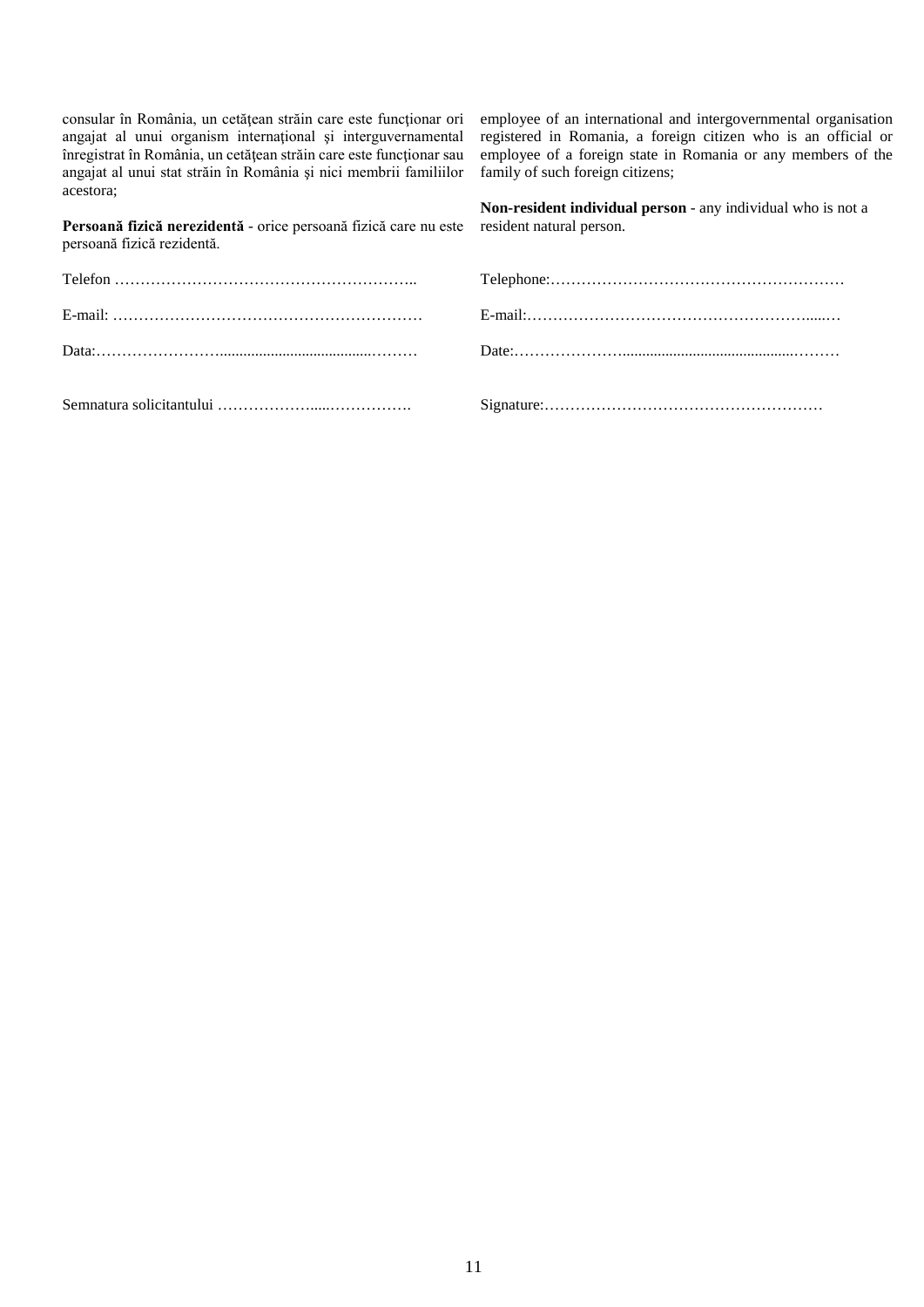|           | Cerere de plata prin virament bancar                     |
|-----------|----------------------------------------------------------|
|           | a dividendelor nete distribuite de Nuclearelectrica S.A. |
|           | Persoane juridice / alte entitati                        |
| Denumirea |                                                          |

| nr. | Reg.             | Com. | $\sqrt{2}$                                                                                                     | echivalent |
|-----|------------------|------|----------------------------------------------------------------------------------------------------------------|------------|
|     |                  |      | cu en la comunita de la comunitat de la comunitat de la comunitat de la comunitat de la comunitat de la comuni | sediul in  |
|     |                  |      |                                                                                                                | str        |
|     | nrblscapsect/jud |      |                                                                                                                |            |
|     |                  |      |                                                                                                                | tara       |
|     |                  |      |                                                                                                                |            |
|     |                  |      |                                                                                                                |            |

..................... declar pe propria răspundere, cunoscand sanctiunile prevazute de lege pentru falsul in declaratii si faptul ca Nuclearelectrica SA se poate regresa impotriva mea pentru prejudiciile suferite in legatura cu falsul in aceasta declaratie, urmatoarele:

instructez BRD sa vireze dividendele nete distribuite d Nuclearelectrica S.A. in temeiul art. II si art. III din Ordonanta d Urgenta a Guvernului nr. 29/2017 actionarilor inregistrati in registrul actionarilor tinut de Depozitarul Central la data de inregistrare 17.10.2017 si cuvenite actionarulu …………………………………………………… în contul nr |\_\_|\_\_|\_\_|\_\_| |\_\_|\_\_|\_\_|\_\_| |\_\_|\_\_|\_\_|\_\_| |\_\_|\_\_|\_\_|\_\_| |\_\_|\_\_|\_\_|\_\_| |\_\_|\_\_|\_\_|\_\_| (format IBAN), codul SWIFT |\_\_|\_\_|\_\_|\_\_|  $| \underline{\hspace{1cm}} |$ ..................................…………………………………………… ……..................................................., deschis la banca

# **Payment request by bank transfer form of the net dividends distributed by Nuclearelectrica S.A. Legal persons / other entities**

| The<br>company                                                    |
|-------------------------------------------------------------------|
|                                                                   |
|                                                                   |
|                                                                   |
|                                                                   |
|                                                                   |
|                                                                   |
| noblockentryaptdistrict/county                                    |
| country                                                           |
|                                                                   |
|                                                                   |
| hereby declare on my own responsibility, being aware of the legal |
|                                                                   |

punishments for counterfeit statements and of the fact that Nuclearelectrica SA may raise a claim againts me for the damages suffered in connection with counterfeiting this statement, the followings:

| le           | I instruct BRD to transfer the net dividends distributed by             |
|--------------|-------------------------------------------------------------------------|
| le           | Nuclear electrica S.A. as per the provisions of art. II and art. III of |
| in           | the Government Emergency Ordinance no. 29/2017 to the                   |
| le           | shareholders registred with the shareholders registry kept by the       |
| цi           | Depozitarul Central at the registration date 17.10.2017 and owed        |
|              |                                                                         |
| $\mathbb{R}$ | into account no:                                                        |
|              |                                                                         |
|              |                                                                         |
|              | holder<br>account<br>currency                                           |

..........................................…………………………………………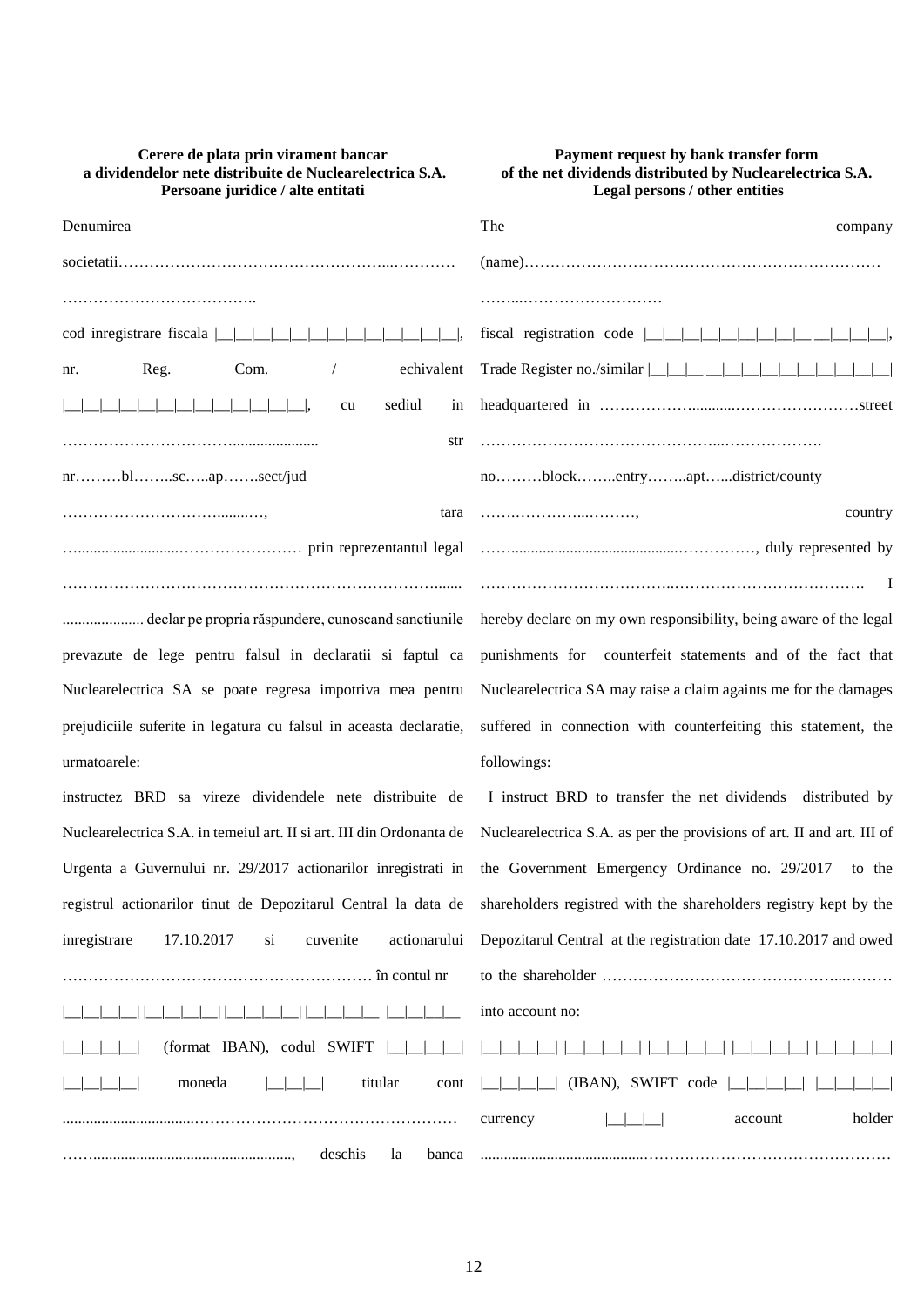Anexez la prezenta cerere de plata a dividendelor nete prin virament bancar urmatoarele documente (bifati varianta potrivita cazului dvs):

## Pentru **viramentele in alte banci decat BRD,** anexez:

-copie extras de cont certificat de banca unde se solicita transferul dividendelor sau document doveditor emis de banca din care sa reiasa titularul contului bancar mai sus mentionat

In calitate de **rezident fiscal \*)in Romania,** anexez:

-copie act de identitate al reprezentantului legal sau dupa caz al mandatarului actionarului, in termen de valabilitate carte/buletin de identitate cu CNP pentru cetatenii romani sau pasaport cu numar de identificare pentru cetatenii straini

- copie certificat de inregistrare al actionarului cu cod unic de inregistrare sau alt document echivalent care sa ateste inregistrarea actionarului la autoritatea competenta

- copie certificat constatator/document echivalent emis de autoritatea competenta nu mai vechi de 3 luni care sa mentioneze reprezentantul legal al actionarului

- procura speciala notariala in original sau copie legalizata

In calitate **de nerezident fiscal \*) in Romania**, anexez:

- copie act de identitate al reprezentantului legal sau, dupa caz al mandatarului actionarului, in termen de valabilitate – carte/ buletin de identitate cu CNP pentru cetatenii romani sau pasaport cu numar de identificare pentru cetatenii straini

- copie certificat de inregistrare al actionarului cu cod unic de inregistrare sau alt document echivalent care sa ateste inregistrarea actionarului la autoritatea competenta din tara de origine

- copie certificat constatator/document echivalent emis de autoritatea competenta din tara de origine nu mai vechi de 3 luni care sa mentioneze reprezentantul legal al actionarului

- procura speciala notariala in original sau copie legalizata

In calitate **de nerezident fiscal \*) in Romania**, doresc invocarea aplicarii prevederilor fiscale mai favorabile, prevazute de catre Conventia de evitare a dublei impuneri incheiat intre Romania si tara mea de rezidenta, respectiv …………………[se va indica statul de rezidenta fiscala] pentru care voi furniza anexa:

- certificat de rezidenta fiscala, in original/ copie legalizata, apostilat/supralegalizat, daca este cazul, insotit de traducerea autorizata in romana, in termen de valabilitate

……………….………………………………………………….

- date de contact:

(recomandabil pentru comunicari in caz de neclaritati)

In calitate de **fond de pensii**, anexez:

- copie act de identitate al reprezentantului legal al societatii de administrare a fondului, in termen de valabilitate- carte/buletin de I attach to the present payment request form of the net dividends by bank transfer the following documents (check the appropriate option):

### For **transfers in other banks than BRD**, I attach hereto:

- copy of the statement of account certified by the bank where the dividends are requested to be transferred or other document issued by the bank revealing the holder of the bank account mentioned above.

As **fiscal resident \*) in Romania**, I attach hereto:

- copy of the valid identity documents of the legal representative or, as the case may be, of the proxy – the identity bulletin /card with CNP for the Romanian citizens or passport with identification number for foreign citizens copy of the valid identity document - identity bulletin/card with CNP for Romanian citizens or passport with identification number for foreign citizens.

- copy of the certificate of incorporation with fiscal identification code of the shareholder or equivalent attesting the registration of the shareholder with the competent authority

- copy of the ascertaining certificate issued by Trade Registry/ equivalent issued by the competent authority no older than 3 months mentioning the legal representative of the shareholder

- notarized special power of attorney in original or notarized copy As **non-fiscal resident\*) in Romania** , I attach hereto:

- copy of the valid identity documents of the legal representative or, as the case may be, of the proxy – the identity bulletin /cardwith CNP for the Romanian citizens or passport with identification number for foreign citizens

- copy of the certificate of incorporation with fiscal identification code of the shareholder or equivalent attesting the registration of the shareholder with the competent authority from its own country

- copy of the ascertaining certificate/equivalent issued by the competent authority from its own country no older than 3 months mentioning the legal representative of the shareholder

- notarized special power of attorney in original or notarized copy

As **non-fiscal resident\*) in Romania** , I would like to invoke the application of the more favorable tax provisions, as provided by the Double tax treaty concluded between Romania and my country of residence, namely ……….................................[please specify country of fiscal residence] and as such attach hereto:

- valid tax residence certificate, in original/ legalized copy, apostilled/supralegalized, if applicable, together with authorized translation into Romanian language - contact details:

…………..……………………………………………………… (recommended for additional clarifications)

As **pension fund**, I attach hereto:

- copy of the valid identity documents of the legal representative of the investment management company managing the fund – the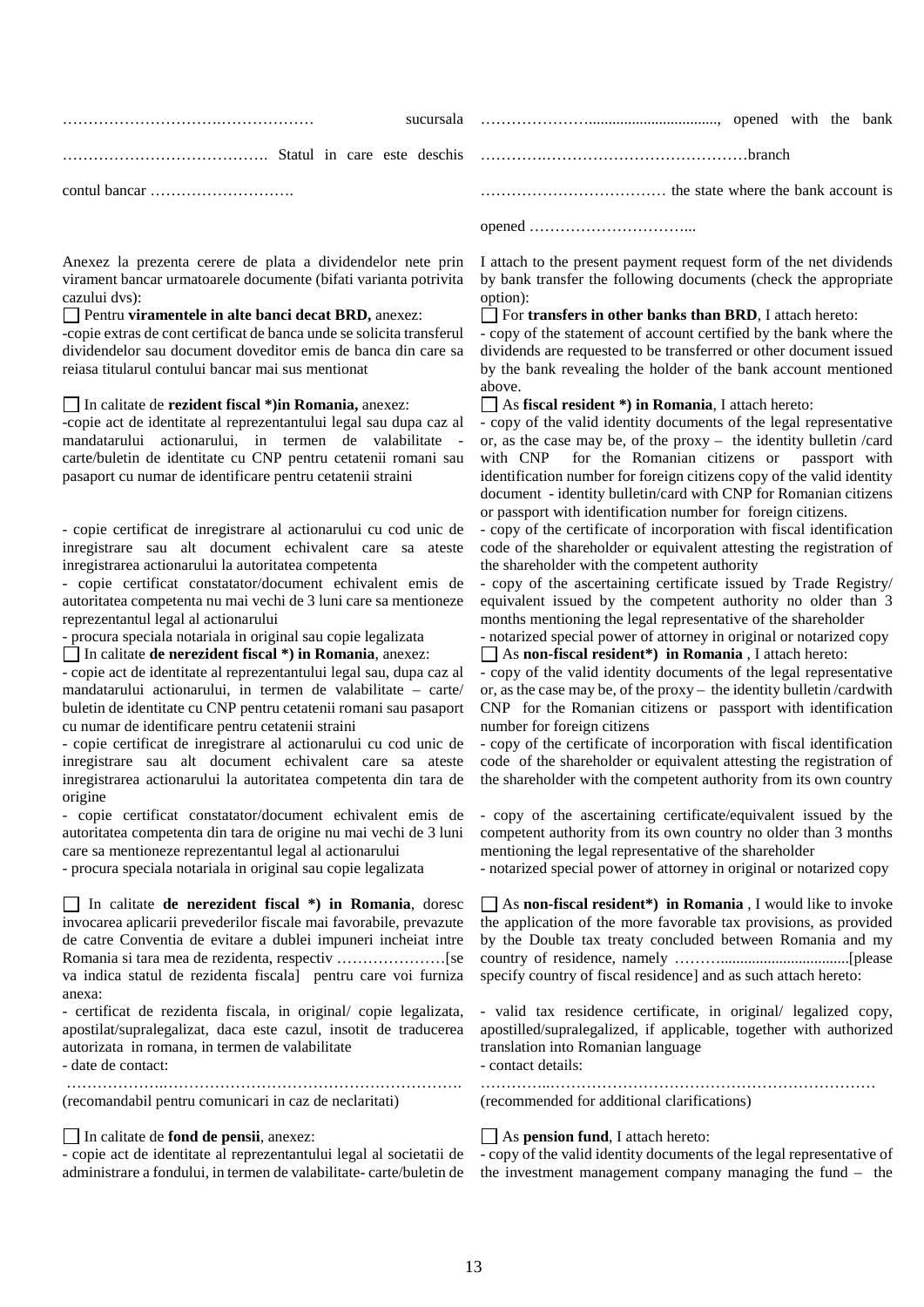identitate cu CNP pentru cetatenii romani sau pasaport cu numar de identificare pentru cetatenii straini

- copie certificat constatator al societatii de administrare a fondului nu mai vechi de 3 luni care sa mentioneze reprezentantul legal al societatii de administrare a fondului

- copie certificat inregistrare sau alt document echivalent emis de autoritatea competenta pentru societatea de administrare a fondului

- copie decizie a autoritatii de reglementare care sa ateste autorizarea societatii de administrare a fondului si a fondului de pensii

- in cazul fondurilor de pensii nerezidente fiscal in Romania: certificat de rezidenta fiscala, in original sau in copie legalizata, apostilat/supralegalizat, daca este cazul, insotit de traducerea autorizata in romana, in termen de valabilitate

- o declaratie pe proprie raspundere a reprezentantului legal al societatii de administrare a fondului care sa ateste ca autorizarea societatii de administrare a fondului si a fondului de pensii este valabila la data efectuarii platii, daca reprezinta fonduri de pensii nerezidente astfel cum sunt ele definite in legislatia statului membru al Uniunii Europene sau in unul dintre statele AELS si daca sunt disponibile informatii cu privire la site-ul oficial al autoritatii de reglementare din tara de origine unde poate fi verificat statutul de fond de pensii.

### **NOTA:**

• Toate documentele suport inmanate la ghiseele bancare in copie simpla vor fi **certificate pentru conformitate cu originalul si semnate** de actionar/ imputernicitul acestuia. Suplimentar, **BRD va verifica si va certifica copiile documentelor prezentate de actionari cu documentele in original aduse de acestia la unitatile BRD.**

• **Titularul contului bancar** in care se solicita transferul dividendelor nete poate fi doar actionarul sau, dupa caz, imputernicitul acestuia.

• Comisioanele bancare BRD pentru plata dividendelor nete in RON sunt suportate de Nuclearelectrica S.A.

• **Actionarii nerezidenti fiscal in Romania care doresc aplicarea prevederilor mai favorabile ale conventiei de evitare a dublei impuneri incheiate intre Romania si tara lor de rezidenta**, trebuie sa prezinte pana la data de 23.10.2017 **,** certificatul de rezidenta fiscala in original/copie legalizata, apostilat/supralegalizat, daca este cazul, impreuna cu traducerea autorizata a acestuia in limba romana, in termen de valabilitate, precum si detalii de contact pentru eventuale clarificari asupra certificatelor de rezidenta fiscala.

In cazul prezentarii ulterior datei de **23.10.2017**, dar nu mai tarziu de **15.12.2017**, a certificatului de rezidenta fiscala , **SNN va retine la data platii dividendului impozitul standard in vigoare prevazut de Codul Fiscal roman,** urmand ca eventuala diferenta de impozit cuvenita actionarului sa-i fie platita ulterior transmiterii si verificarii documentatiei.

• Formularul de cerere de plata a dividendelor nete prin virament bancar impreuna cu documentele suport mentionate in acesta pot fi transmise si **prin posta**, cu scrisoare recomandata, la adresa: "Directia Titluri -BRD METAV- Corp A2, str. Biharia nr. 67-77, sector 1, Bucuresti, Romania".

identity bulletin /card with CNP for the Romanian citizens or passport with identification number for foreign citizens

- copy of the ascertaining certificate of the investment management company managing the fund no older than 3 months mentioning the legal representative of the investment management company

- copy of the certificate of incorporation or equivalent attesting the registration of the investment management company with the competent authority

- copy of the decision of the regulating authority attesting the autorization of the investment management company and of the pension fund

- in case of fiscal non-resident pension fund: valid tax residence<br>certificate, in original/or a legalized copy, in original/or a legalized copy, apostilled/supralegalized, if applicable, together with authorized translation into Romanian language

- a statement of the legal representative of the investment management company on his own responsibility attesting the validity of the authorization of the investment management company and pension fund at the payment date, if it is a nonresident pension fund as defined by the laws of the European Union member state or in one of the AELS states and if is availableinformation regarding the official website of the regulating authority where the statute of pension fund could be verified

## **NOTE:**

• All the supporting documents handed over to the bank desks in simple copy must be marked as certified true copy under the signature of the shareholder/its proxy. Additionally,BRD will verify and will certify the copy of the documents which are presented by the shareholders with the originals documents.

• **The holder of the bank account** in which the transfer of the net dividends is requested can only be the shareholder or its proxy, if applicable.

• BRD' s banking commissions for the payment of the net dividends in RON are born by Nuclearelectrica S.A.

• **Shareholders NOT fiscaly resident in Romania that want to benefit from the more favorable provisions of a Double tax treaty concluded between Romania and their resident country** must provide until 23.10.2017 a valid tax residency certificate, in original/ legalized copy, apostilled/supralegalized, if applicable, accompanied by an authorized translation into Romanian language, as well as contact details for further clarifications related to fiscal documents**.**

In the case the tax residency certificate is presented after **23.10.2017,** but not later than **15.12.2017**, **SNN will retain the standard dividend tax on payment date, as per the provisions of the Romanian Fiscal Code,** following that the potential difference of tax in favour of the shareholder be paid after the submission and verification of the documentation.

• The payment request form of the net dividends by bank transfer, accompanied by the supporting documents mentioned therein may be sent by **registered mail** to: "Directia Titluri -BRD METAV - Corp A2, str. Biharia nr. 67-77, sector 1, Bucuresti, Romania".